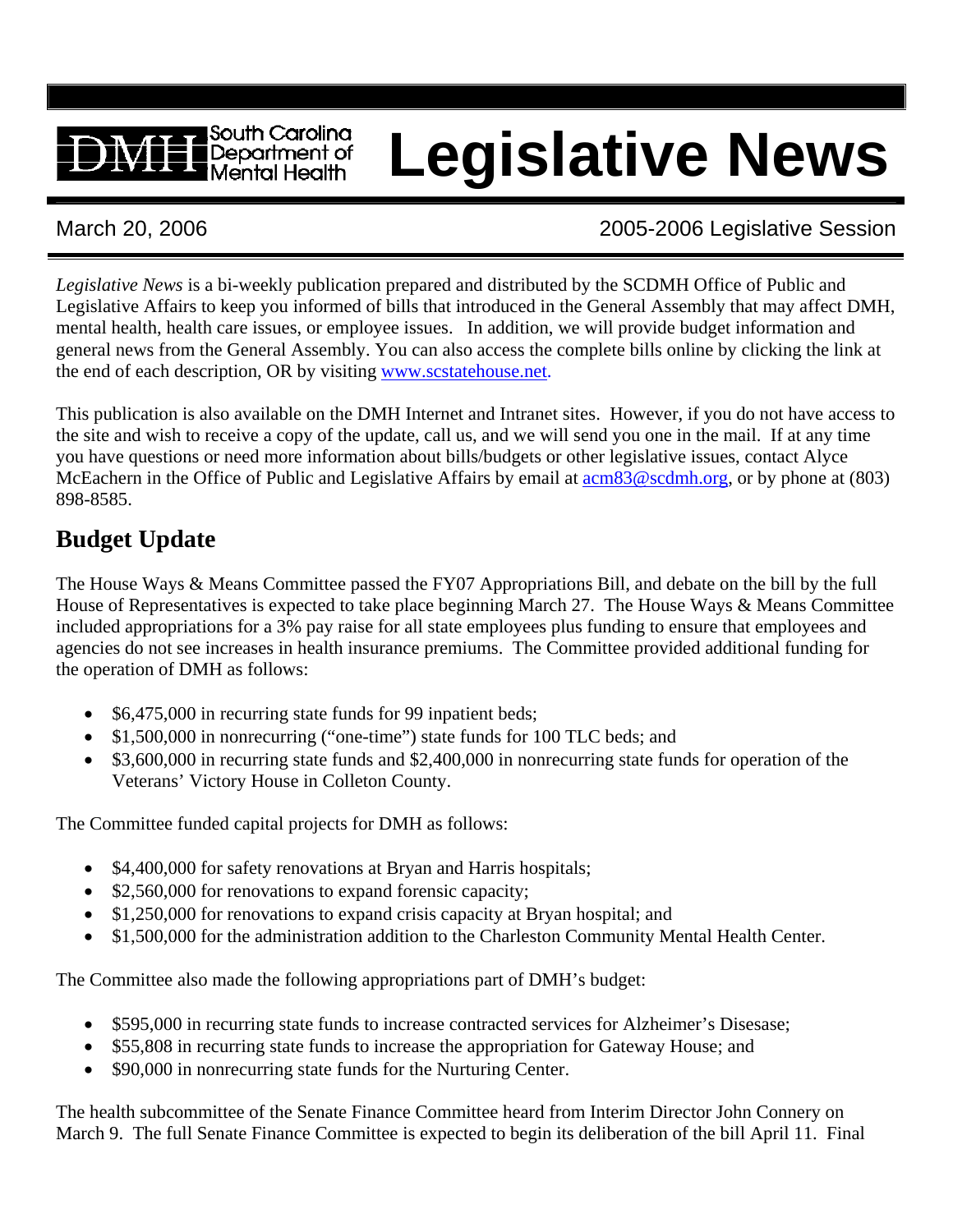passage of the FY07 Appropriations Act occurs when both the House and Senate chambers have adopted their versions of the bill and reconcile the two versions through a conference committee, which typically meets in May.

For more information about the appropriations process, please contact Sharon Mancuso by e-mail at [spm12@scdmh.org](mailto:spm12@scdmh.org) or at (803) 898-8513.

# **Senate Bills**

Senate confirmation of statewide appointment of Jane B. Jones and James Buxton Terry to the South Carolina Mental Health Commission, Wednesday, March 22. Referred to Senate Medical Affairs.

#### **S 14 Punishment for Sexual Contact with Patients**

A bill to punish psychotherapists, alcohol and drug abuse counselors, and other confidants who have sexual contact with a patient.

[View full text](http://www.scstatehouse.net/sess116_2005-2006/bills/14.htm)

Referred to Committee on Judiciary

#### **S 15 Victim Notification to DMH and DDSN**

A bill to require the victim to provide his name and other pertinent information to the Department of Mental Health and the Department of Disabilities and Special Needs for notification purposes. **Impact on DMH: DMH anticipates a cost to the General Fund of the state with the passage of the proposed legislation. It is expected that the extra duties involved in notifying victims would create a full workload for at least two administrative coordinators at a minimum salary of \$26,378 per coordinator. Fringe benefits for each coordinator are estimated at \$9,153. Total cost for two additional coordinators is estimated at \$71,062. It is unlikely that there would be any significant increase in other operating expenses based on the work generated.** 

[View full text](http://www.scstatehouse.net/sess116_2005-2006/bills/15.htm)

Read third time and sent to House Judiciary

#### **S 59 Termination of TERI Plan to New Participants**

**Similar (H 3036)**  A bill to close the Teacher and Employee Retention Incentive (TERI) program to new participants effective July 1, 2005. [View full text](http://www.scstatehouse.net/sess116_2005-2006/bills/59.htm)

Referred to Committee on Finance

#### **S 80 Restructuring Bill of 2005**

A bill to establish the Department of Behavioral Health Services and to establish within this department the divisions of Alcohol and Other Drug Abuse Services, Continuum of Care, and Mental Health by transferring to the Department of Behavioral Health Services the operations of the Department of Alcohol and Other Drug Abuse Services, the operations of the Continuum of Care for Emotionally Disturbed Children from the Governor's office, and the operations of the Department of Mental Health.

[View full text](http://www.scstatehouse.net/sess116_2005-2006/bills/80.htm)

Senate read third time and sent to House Committee on Ways and Means.

#### **S 93 Stalking and Harassment**

A bill to clarify penalties for stalking and harassment; to require that a mental evaluation must be made before bail is set on a stalking or harassment.

#### [View full text](http://www.scstatehouse.net/sess116_2005-2006/bills/93.htm)

Referred to Committee on Judiciary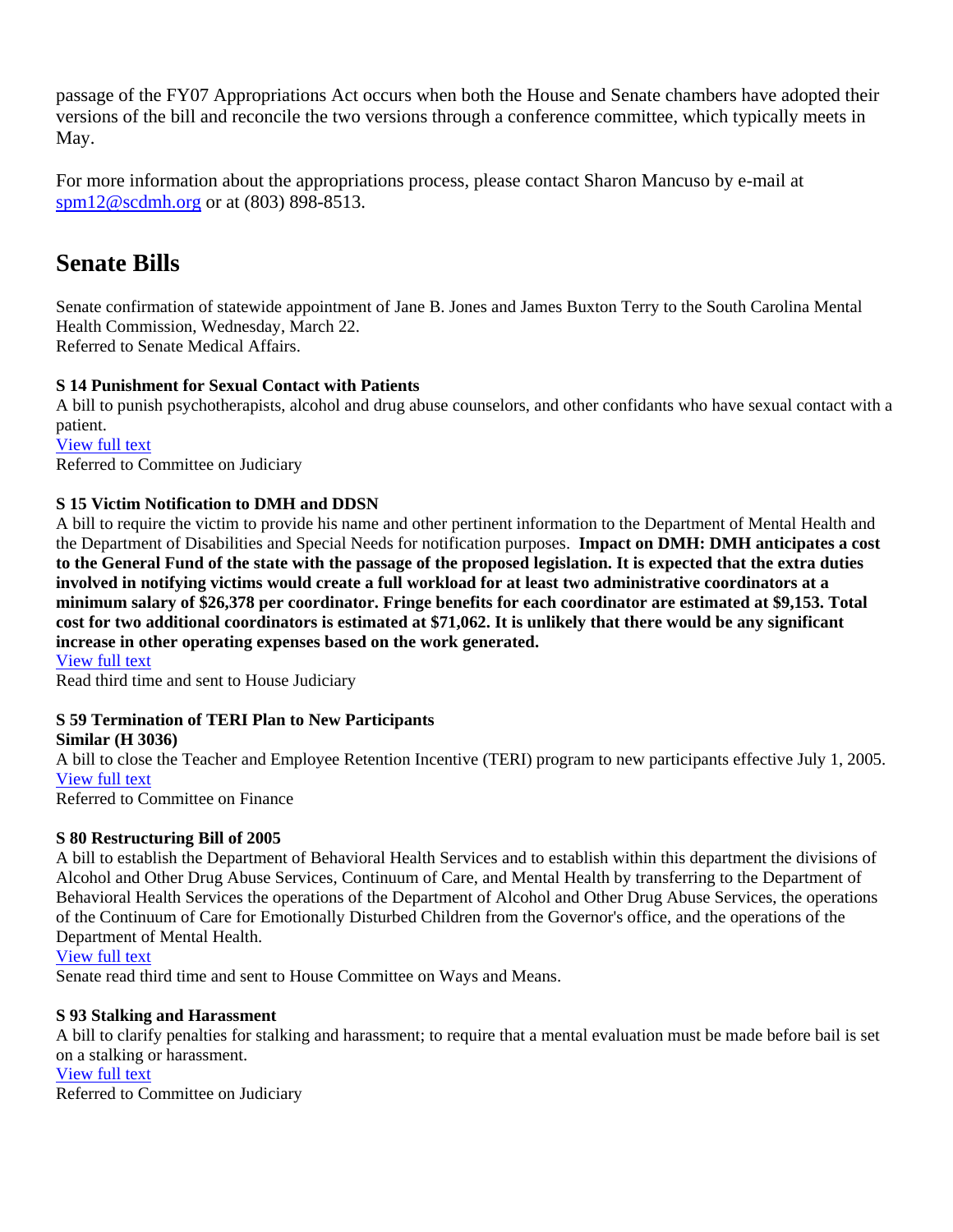#### **S 99 Establishing the South Carolina Sunset Commission and Sunset Review Division of the Legislative Audit Council**

#### **Similar (H 3022, H 3150)**

A bill to establish the South Carolina Sunset Commission and a Sunset Review Division of the Legislative Audit Council. [View full text](http://www.scstatehouse.net/sess116_2005-2006/bills/99.htm)

Referred to Committee on Judiciary

#### **S 174 Purchase of Retirement Service Credit for Eligible Employees**

A bill to require agencies to purchase retirement service credit of up to three years for employees that would have been eligible, under normal circumstances, to retire within three years after being terminated as a result of an agency reduction in force caused by a mandated reduction in the agency budget and to provide that employees terminated as a result of a mandated reduction in the agency budget are eligible for state health and dental insurance and require that the employee and employer share of state health and dental insurance be provided to terminated employees for up to one year, to require that terminated employees returning to service within a two-year period have their benefits calculated as if there had been no break in service, and to permit these employees to purchase back retirement and leave benefits. [View full text](http://www.scstatehouse.net/sess116_2005-2006/bills/174.htm)

Referred to Committee on Finance

#### **S 247 Mental Retardation, Related Disabilities, Epilepsy, Head Injuries, and Spinal Cord Injuries Act Similar (H 3154)**

A bill to make technical corrections, and to rename chapter 20, title 44 "South Carolina Mental Retardation, Related Disabilities, Epilepsy, Head Injuries, and Spinal Cord Injuries Act". 'Related disability' is a severe, chronic condition found to be closely related to mental retardation or to require treatment similar to that required for persons with mental retardation and must meet the following conditions:

(a) It is attributable to cerebral palsy, epilepsy, autism, or any other condition other than mental illness found to be closely related to mental retardation because this condition results in impairment of general intellectual functioning or adaptive behavior similar to that of persons with mental retardation and requires treatment or services similar to those required for these persons.

[View full text](http://www.scstatehouse.net/sess116_2005-2006/bills/247.htm)

Referred to Committee on Medical Affairs

#### **S262 Pretrial Intervention Program: Some funding for DMH**

Create the Traffic Diversion Program, to provide that each solicitor has the authority to establish a program for persons who commit traffic-related offenses punishable by a fine or loss of points. With .65% going to theDepartment of Mental Health.

[View full text](http://www.scstatehouse.net/sess116_2005-2006/bills/262.htm)

Senate Committee report: Majority favorable with amendments, minority unfavorable - Judiciary

#### **S 305 Medicaid Modernization Act**

A bill to establish the Office of Behavioral Health Services within DHEC, which would include DMH and abolish the Mental Health Commission. [View full text](http://www.scstatehouse.net/sess116_2005-2006/bills/305.htm)

Read three times in both House and Senate. Now in Conference Committee

#### **S 344 DSS, Education Department and Interagency System of Care for Emotionally Disturbed Children**

A bill to specify that the Department of Education and the Department of Juvenile Justice are among the agencies responsible for developing this system, to specify that the goal of the system is to support children who are at risk for placement in an out-of-home treatment setting, and to further clarify the responsibilities of the system; and to clarify the payment method for the Department of Education's share of costs for children in the system. [View full text](http://www.scstatehouse.net/sess116_2005-2006/bills/344.htm)

Referred to Committee on Judiciary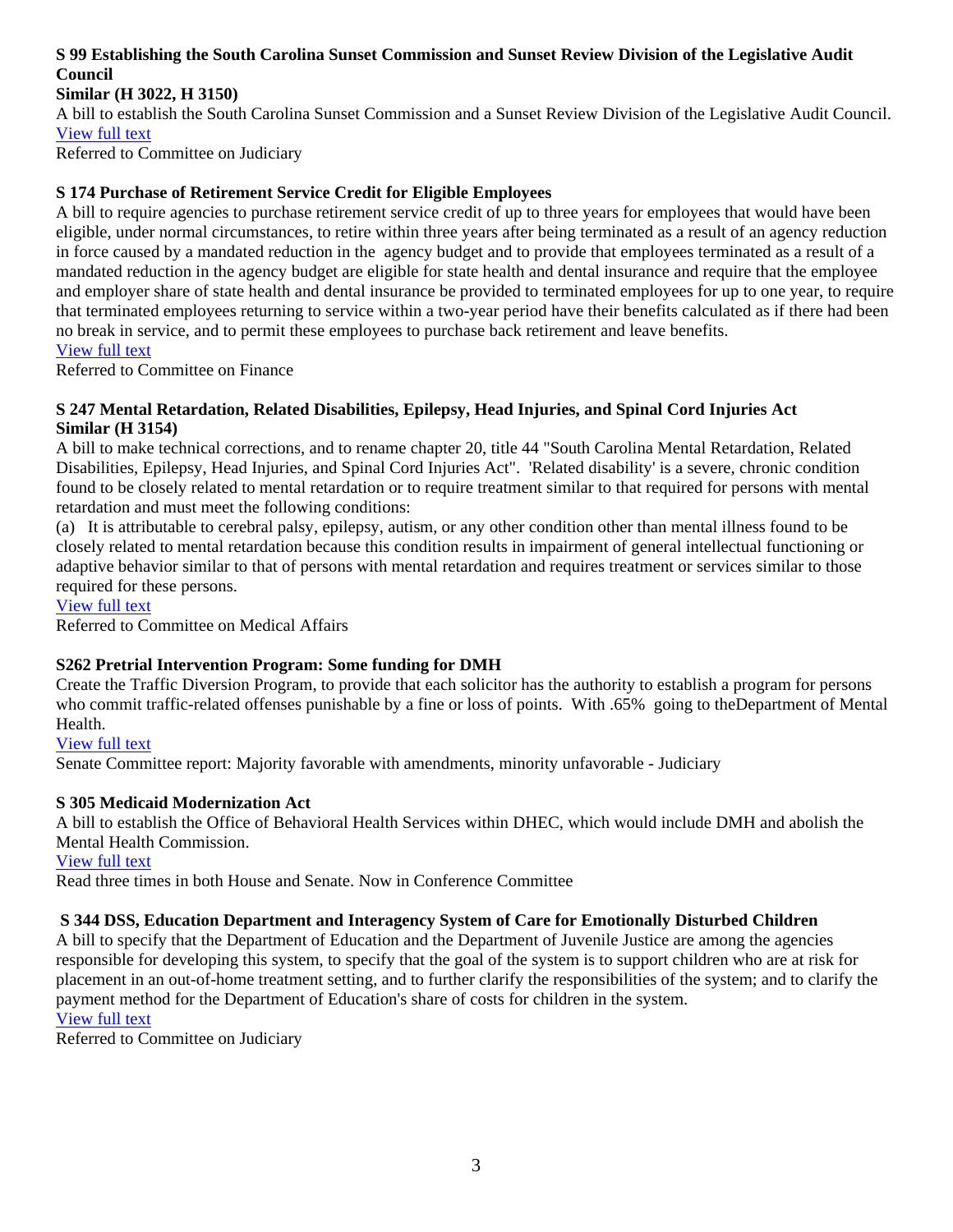#### **S 350 License plates' fees to go to SCDMH Similar (S 329, H 3382)**

Relating to motor vehicle registration and licensing to provide that the Department of Motor Vehicles shall issue "Choose Life" special license plates and to provide for the distribution of fees collected for these special license plates to the South Carolina Department of Mental Health to use for counseling post abortion trauma in females who have had abortions. [View full text](http://www.scstatehouse.net/sess116_2005-2006/bills/350.htm)

Referred to Committee on Transportation

#### **S 357 Retirement**

A bill relating to retirement and early retirement, calculation of retirement benefits, survivors' annuities, death benefits, and service purchase for purposes of the South Carolina Retirement System to increase from twenty-eight to thirty years the service credit required for a member of that system to retire at any age without a reduction in benefits and to make the appropriate conforming amendments.

#### [View full text](http://www.scstatehouse.net/sess116_2005-2006/bills/357.htm)

Referred to Committee on Finance

#### **S 505 Delete the Division of Veterans' Affairs from Governor's Office Similar (H 3668)**

A bill to delete the Division of Veterans' Affairs as a division of the Governor's Office and to provide that the division shall become a separate and autonomous department of state government. This bill provides that SCDMH will continue to operate veterans' homes.

[View full text](http://www.scstatehouse.net/sess116_2005-2006/bills/505.htm)

Referred to Committee on Judiciary

#### **S 601 Create SC Parole and Pardon Authority**

A bill to amend SECTION 20, Section 24-23-30(3) and (4) of the 1976 Code to read: "(3) a contract rehabilitation services program whereby private and public agencies, such as including, but not limited to, the Department of Vocational Rehabilitation, the Department of Mental Health, and the various county commissions on alcohol and drug abuse, provide diagnostic and rehabilitative services to offenders who are under the board's South Carolina Parole and Pardon Authority's jurisdiction.

[View full text](http://www.scstatehouse.net/sess116_2005-2006/bills/601.htm)

Senate Committee Report: Majority favorable, minority unfavorable - Corrections and Penology

#### **S 683 Seclusion and Restraint**

A bill relating to the use of restraints and seclusion on patients committed to the Department of Mental Health. Authorizes "licensed independent practitioners" to authorize use of restraint/seclusion in a mental health or alcohol/drug facility. This is in addition to the attending or on-call physician.

[View full text](http://www.scstatehouse.net/sess116_2005-2006/bills/683.htm)

Referred to Committee on Medical Affairs

#### **S 684 Immunity from Civil and Criminal Actions**

A bill relating to persons immune from liability for lawfully releasing or discharging a patient from the Department of Mental Health. Expands immunity from civil or criminal action involving release/discharge of mental health patients to include licensed physician, healthcare provider, designated examiner, interested person or law enforcement officer. [View full text](http://www.scstatehouse.net/sess116_2005-2006/bills/684.htm)

Referred to Committee on Medical Affairs

#### **S 685 DMH Technical Changes**

DMH's "technical changes", mainly relating to word usage. [View full text](http://www.scstatehouse.net/sess116_2005-2006/bills/685.htm) Referred to Committee on Medical Affairs

#### **S 686 Homeshare Enhanced Respite Exemption**

To permit a DMH Homeshare Enhanced Respite program serving no more than two persons for no more than 14 consecutive days to be exempt from a DHEC license requirement regarding Community Residential Care Facilities. [View full text](http://www.scstatehouse.net/sess116_2005-2006/bills/686.htm)

Referred to Committee on Medical Affairs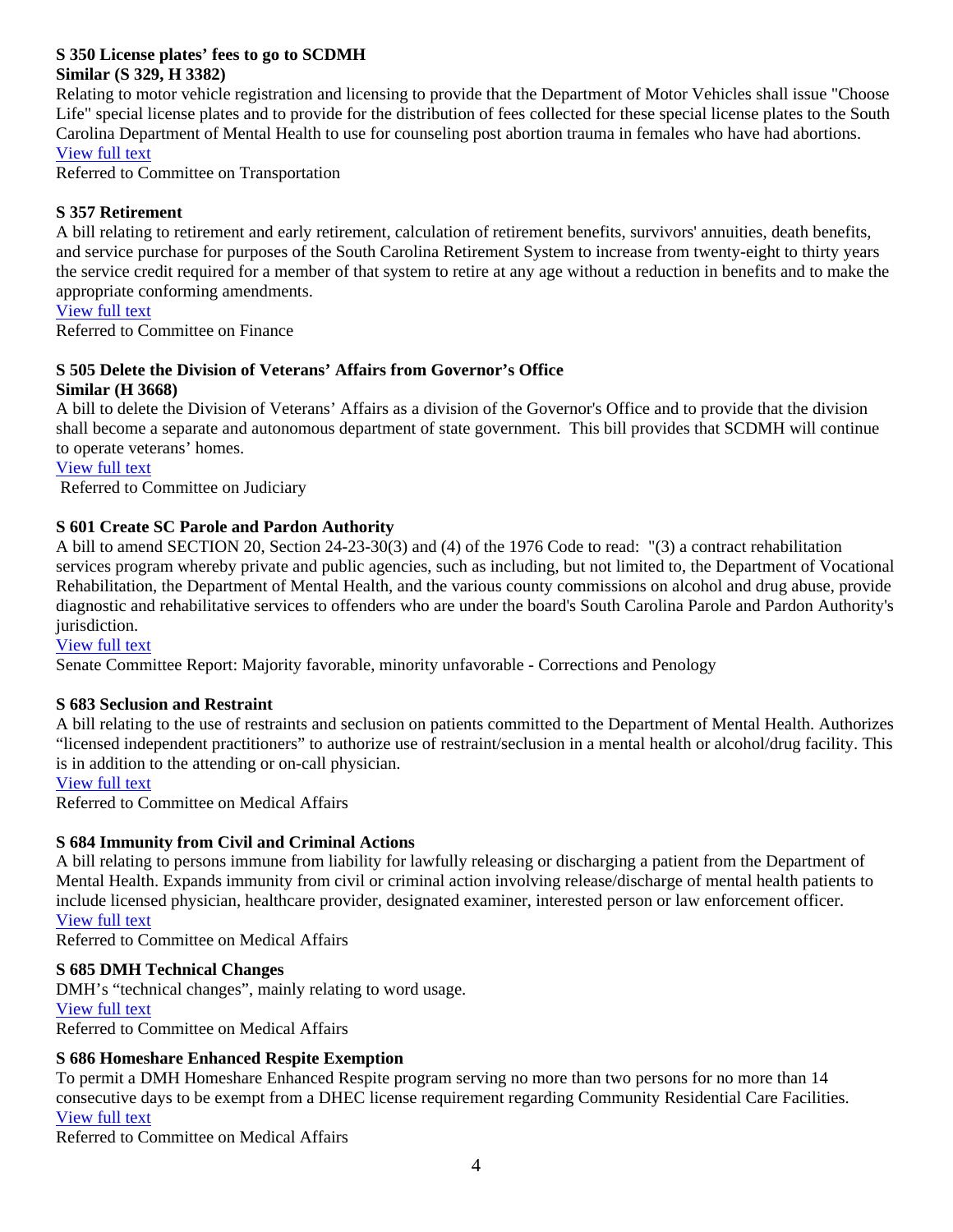#### **S 881 Examination for Licensee Adjudged Mentally Ill**

#### **Similar (H 3784)**

A bill relating to the practice of physicians, surgeons, and osteopaths, so as to provide for a licensee who has been adjudged mentally ill; provide for a professional competency, mental, or physical examination and the confidentiality of the examination.

[View full text](http://www.scstatehouse.net/sess116_2005-2006/bills/881.htm)

Referred to Committee on Medical Affairs

#### **S 1002 Payment of Costs by Prisoners**

A bill relating to the payment of certain cost by prisoners, so as to authorize a booking fee to be collected from prisoners when incarcerated in a detention facility, as a result of a mental health hold.

#### [View full text](http://www.scstatehouse.net/sess116_2005-2006/bills/1002.htm)

Referred to Committee on Corrections & Penology. Favorable with amendment.

#### **S 1110 Proceeds of Land Sales to SCDMH**

A bill to provide that South Carolina State Hospital property owned or held by the Department of Mental Health that is not in use may be sold or leased, to create a special trust fund for the deposit of proceeds from the sale or lease of such property, to provide that these funds must be used to replace adult long-term hospitalization services and forensic services, and to prohibit the department from using these funds to supplant its current level of appropriated funding. [View full text](http://www.scstatehouse.net/sess116_2005-2006/bills/1110.htm)

Referred to Committee on Finance. Read third time and sent to House Judiciary.

#### **S 1116 Establish Special Investigations Unit in SLED**

A bill to establish the Special Investigations Unit within SLED to investigate abuse, neglect, and exploitation of vulnerable adults and vulnerable adult fatalities instead of being investigated by the Long Term Care Ombudsman's Office; and to provide that all deaths involving a vulnerable adult in a facility operated by or contracted with the SCDMH and DDSN, their contractors or a disabilities board established pursuant to Section 44-20-375 must be referred to the Special Investigations Unit in accordance with Article 5.

[View full text](http://www.scstatehouse.net/sess116_2005-2006/bills/1116.htm)

Referred to Committee on Judiciary. Favorable with amendment.

#### **S 1137 "Nurse Faculty Scholars Act"**

C) The Nurse Manpower Utilization Advisory Committee to the South Carolina Center for Professional Nurse Retention and Recruitment is established and comprised of the director or a designee of:

(1) the Department of Health and Environmental Control;

(2) the Department of Health and Human Services;

(3) the Department of Mental Health;

#### [View full text](http://www.scstatehouse.net/sess116_2005-2006/bills/1137.htm)

Referred To Committee on Medical Affairs

#### **S 1153 Criminal Sexual Conduct with Minors**

A bill to require the Department of Mental Health to establish a certification process for sex offender treatment providers and to provide that sex offender treatment ordered by the court or provided by the state must be provided by a certified treatment provider; and to provide that the Department of Mental Health convene a committee to study the Sexually Violent Predator Act to review and evaluate the operation and effectiveness of the Act and submit a report and recommendations to the General Assembly before January 1, 2008.

[View full text.](http://www.scstatehouse.net/sess116_2005-2006/prever/1153_20060216.htm)

Referred to Committee on Judiciary.

# **House Bills**

### **H 3009 South Carolina Restructuring Act of 2005**

A provision of this bill makes the Lieutenant Governor's Office, Division on Aging, not the SCDMH, responsible for oversight of the Veterans' Administration Nursing Homes.

[View full text](http://www.scstatehouse.net/sess116_2005-2006/bills/3009.htm)

Referred to Committee on Ways and Means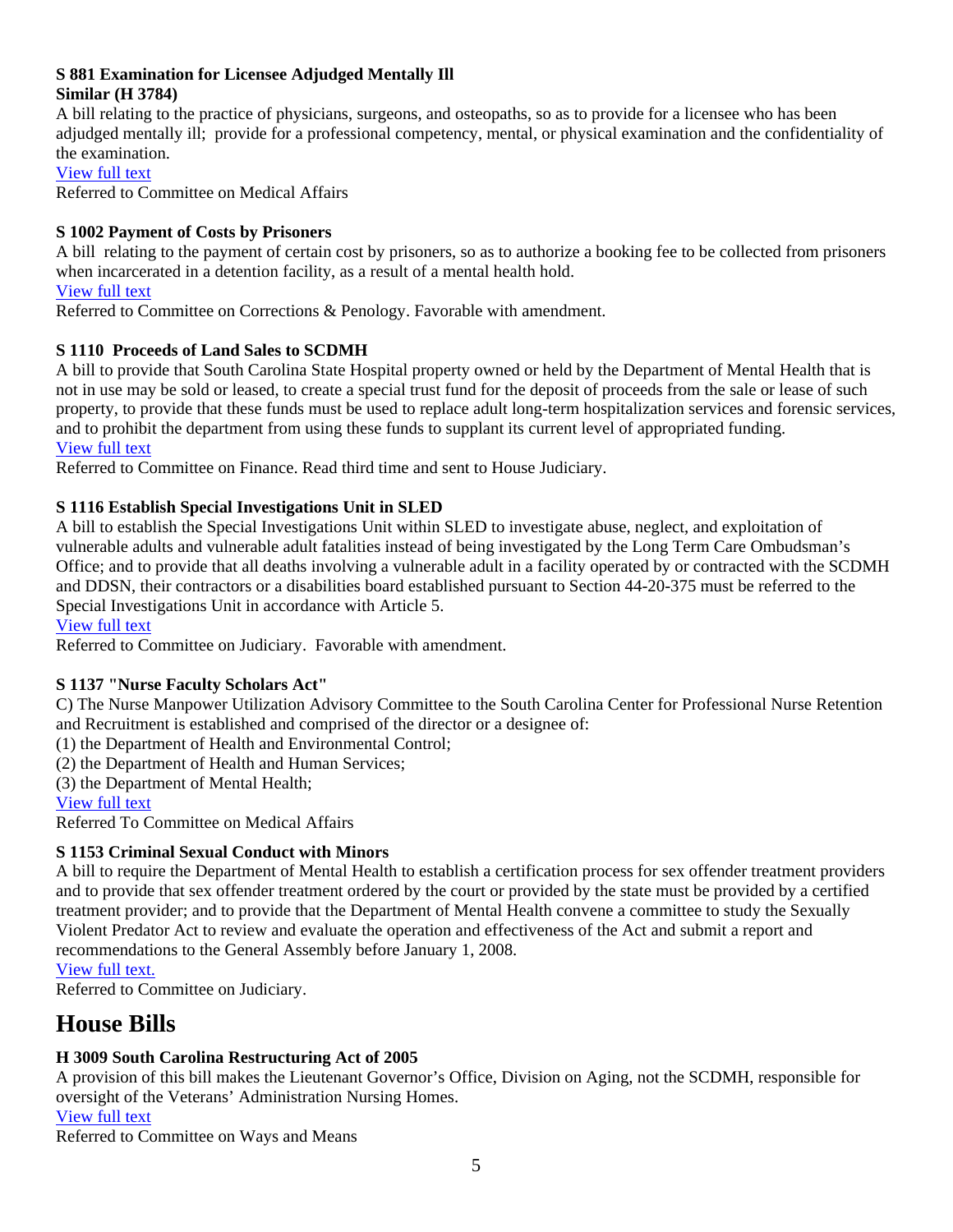#### **H 3013 Medical Malpractice and Patient Safety Reform Act**

To establish the medical claims review office within the Department of Insurance to review claims for damages allegedly resulting from medical malpractice and to establish the powers, duties, and procedures of this office.

[View full text](http://www.scstatehouse.net/sess116_2005-2006/bills/3013.htm)

Referred to Committee on Judiciary

#### **H 3022 Establishing the South Carolina Sunset Commission Similar (S 99, H 3150)**

A bill to establish the South Carolina Sunset Commission and a Sunset Review Division of the Legislative Audit Council. [View full text](http://www.scstatehouse.net/sess116_2005-2006/bills/3022.htm)

Referred to Committee on Ways and Means

#### **H 3028 Establishing the Mobility Development Authority as a Division within the State Budget and Control Board.**

A bill to delete the Mass Transit Division. All public transportation duties, responsibilities, and funding of the State Department of Social Services, the State Department of Mental Health, the South Carolina Department of Disabilities and Special Needs, and the State Department of Health and Human Services are devolved upon the Mobility Development Authority.

[View full text](http://www.scstatehouse.net/sess116_2005-2006/bills/3028.htm)

Referred to Committee on Education and Public Works

#### **H 3033 Criminal Sexual Conduct Penalties**

A bill relating to criminal sexual conduct and the penalties imposed. [View full text](http://www.scstatehouse.net/sess116_2005-2006/bills/3033.htm) Referred to Committee on Judiciary

#### **H 3035 TERI Program and Unused Annual Leave Lump Sum Payment**

A bill to say that a TERI participant is not eligible to receive a lump-sum payment for unused annual leave earned while participating in the TERI program.

[View full text](http://www.scstatehouse.net/sess116_2005-2006/bills/3035.htm) Referred to Committee on Ways and Means

#### **H 3036 Terminating the TERI Program to New Participants**

**Similar (s 0059)**  A bill to close the TERI program to new participants effective July 1, 2005. [View full text](http://www.scstatehouse.net/sess116_2005-2006/bills/3036.htm) Referred to Committee on Ways and Means

#### **H 3059 Training Program for Patient Assistants in Nursing Homes**

A bill to authorize a patient assistant to provide feeding and hydration services to patients in nursing homes under the onsite supervision of a licensed healthcare professional if the assistant has successfully completed a training program and competency evaluation conducted by the nursing home.

[View full text](http://www.scstatehouse.net/sess116_2005-2006/bills/3059.htm)

Referred to Committee on Medical, Military, Public and Municipal Affairs

#### **H 3089 Definition of Governmental Health Care Facility**

A bill relating to definitions of terms in the tort claims act, to include in the definition of "governmental health care facility" a nursing home that provides services through Medicaid, Medicare, or by contract with the Veterans' Administration and those services constitute at least twenty-five percent of the gross revenue. [View full text](http://www.scstatehouse.net/sess116_2005-2006/bills/3089.htm)

Referred to Committee on Medical, Military, Public and Municipal Affairs

#### **H 3090, Civil Lawsuit Protection for Those Who Prescribe FDA Approved Drugs**

A bill to provide civil lawsuit protection for physicians, optometrists, nurse practitioners, and physician assistants who prescribe FDA approved drugs. [View full text](http://www.scstatehouse.net/sess116_2005-2006/bills/3090.htm) Referred to Committee on Judiciary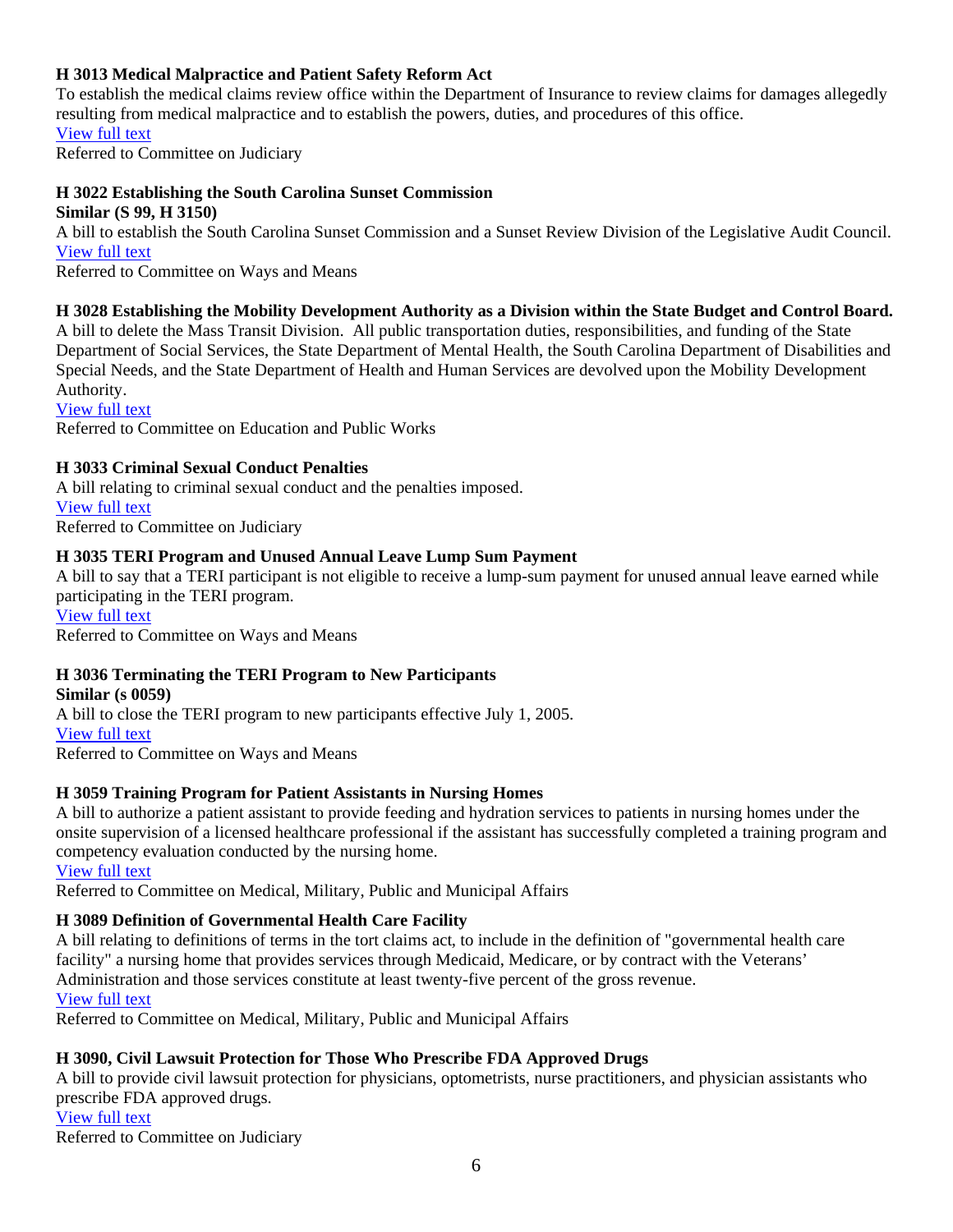#### **H 3099 Inclusion of Magistrate's Court in Determination of Capacity to Stand Trial**

A bill relating to the determination of capacity to stand trial of persons charged with a crime or civil contempt, to provide that this provision applies to magistrates' court.

[View full text](http://www.scstatehouse.net/sess116_2005-2006/bills/3099.htm) Referred to Committee on Judiciary

#### **H 3121 Review of Medicaid Reimbursement Rates**

A bill to require the Department of Health and Human Services to review Medicaid reimbursement rates annually and adjust these rates to equal at least ninety percent of Medicare reimbursement rates for like services. [View full text](http://www.scstatehouse.net/sess116_2005-2006/bills/3121.htm)

Referred to Committee on Ways and Means

#### **H 3135 State of Emergency Absences by State Employees**

A bill to provide that an absence from work by a state employee solely due to a workplace closing or staffing reduction ordered by the Governor in the declaration of a state of emergency is not considered an absence for purposes of annual or other categories of leave allowed state employees.

[View full text](http://www.scstatehouse.net/sess116_2005-2006/bills/3135.htm)

Referred to Committee on Ways and Means

#### **H 3150 South Carolina Sunset Commission**

**Similar (S 99, H 3022)** 

A bill to establish the South Carolina Sunset Commission and a Sunset Review Division of the Legislative Audit Council. [View full text](http://www.scstatehouse.net/sess116_2005-2006/bills/3150.htm)

Referred to Committee on Judiciary

#### **H 3154 Mental Retardation, Related Disabilities, Epilepsy, Head Injuries, and Spinal Cord Injuries Act Similar (S 247)**

A bill relating to persons with mental retardation, related disabilities, head injuries, and spinal cord injuries, so as to also apply this chapter to persons with epilepsy, to conform references throughout the chapter, to make technical corrections, and to rename chapter 20, title 44 "South Carolina Mental Retardation, Related Disabilities, Epilepsy, Head Injuries, and Spinal Cord Injuries Act".

#### [View full text](http://www.scstatehouse.net/sess116_2005-2006/bills/3154.htm)

Re ferred to Committee on Medical, Military, Public and Municipal Affairs

#### **H 3194 Increase Cigarette Tax**

A bill to impose an additional license tax on each cigarette subject to the license tax on cigarettes in an amount equal to 1.5 cents on each cigarette, to establish the health care and prevention fund to receive the revenue of this tax and provide for the use of this fund for public health purposes, designating certain agencies and programs as recipients. [View full text](http://www.scstatehouse.net/sess116_2005-2006/bills/3194.htm)

Referred to Committee on Ways and Means

#### **H 3214 Establishing the Joint Legislative Oversight Committee on Medicaid and Health Care**

A bill to establish the joint legislative oversight Committee on Medicaid and Health Care and to review the state Medicaid plan.

[View full text](http://www.scstatehouse.net/sess116_2005-2006/bills/3214.htm)

Referred to Committee on Ways and Means

#### **H 3218 Establishing the State Office of Medicaid and Health Care Audits**

A bill to establish the state Office of Medicaid and Health Care audits for the Department of Health and Human Services. [View full text](http://www.scstatehouse.net/sess116_2005-2006/bills/3218.htm)

Referred to Committee on Ways and Means

#### **H 3219 Establishing the Department of Information Technology for Health and Human Services Agencies, including SCDMH**

A bill to establish the Department of Information Technology for Health and Human Services.

[View full text](http://www.scstatehouse.net/sess116_2005-2006/bills/3219.htm)

Referred to Committee on Ways and Means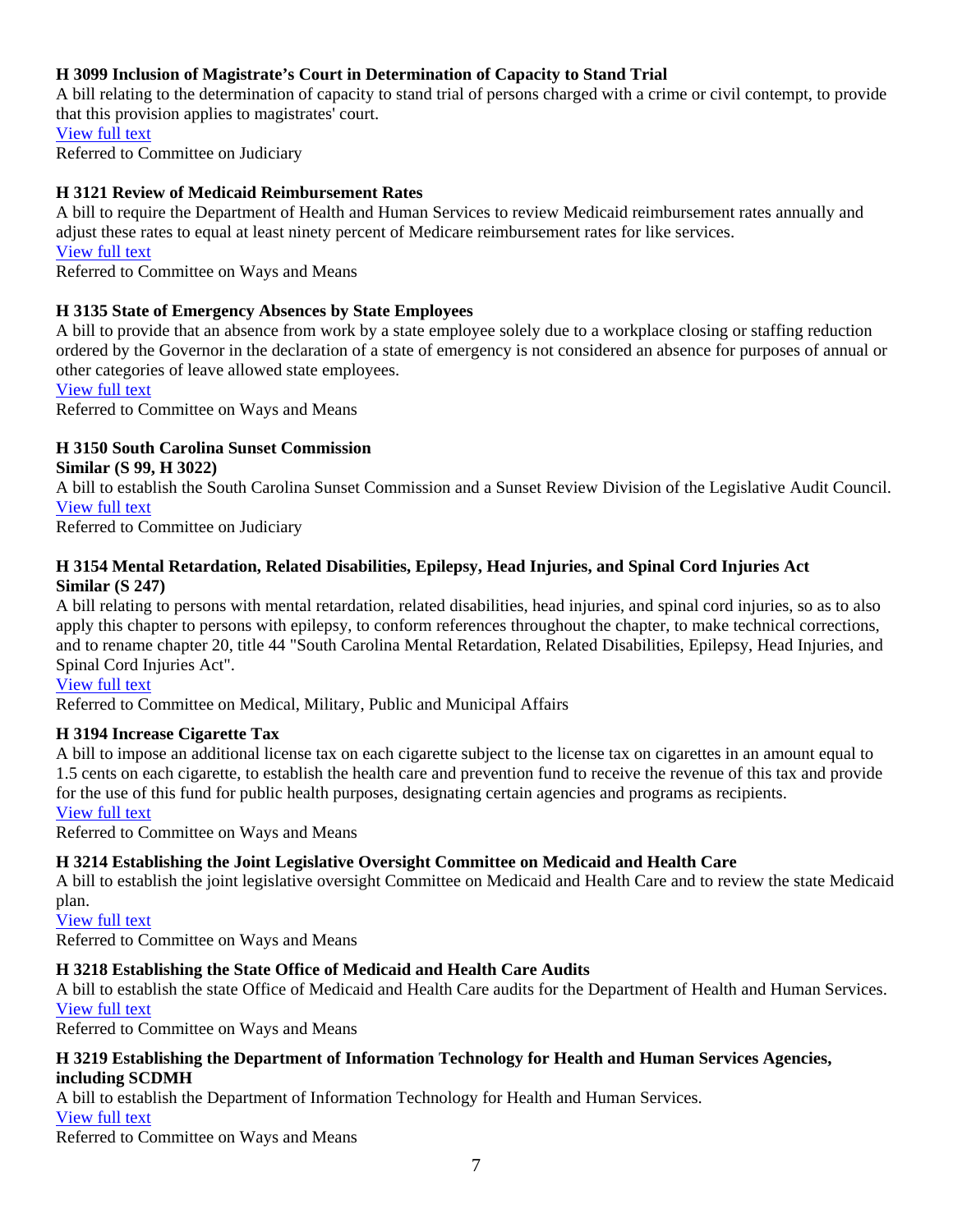#### **H 3287 Enacting the Medicaid Accountability and Improvement Act**

A bill to specify Medicaid eligibility determination criteria. [View full text](http://www.scstatehouse.net/sess116_2005-2006/bills/3287.htm) Referred to Committee on Ways and Means

#### **H 3566 72 Hour Supply of Medications Similar (H 3630)**

A bill to require a hospital to give patients being discharged from the emergency room, the option of receiving a seventytwo hour supply of any medications being prescribed.

[View full text](http://www.scstatehouse.net/sess116_2005-2006/bills/3566.htm)

Referred to Committee on Medical, Military, Public and Municipal Affairs

#### **H 3630 72 Hour Supply of Medications**

#### **Similar (H 3566)**

To require a hospital to give patients being discharged from the emergency room, the option of receiving at least a twentyfour hour supply of any medications being prescribed.

[View full text](http://www.scstatehouse.net/sess116_2005-2006/bills/3630.htm)

Referred to Committee on Medical, Military, Public and Municipal Affairs Recalled from committee and debate adjourned until March 21.

## **H 3668 Delete Division of Veterans' Affairs from Governor's Office**

#### **Similar (S 505)**

A bill to delete the Division of Veterans' Affairs as a division of the Governor's Office and provide that the division shall become a separate and autonomous department of state government with a governing board to consist of nine persons and a department director appointed by the board.

#### [View full text](http://www.scstatehouse.net/sess116_2005-2006/bills/3668.htm)

Referred to Committee on Medical, Military, Public and Municipal Affairs

#### **H 3729 Establish Health Care Provider Liens**

B) A lien arising under this chapter is subordinate to the subrogation interests of the state Medicaid agency pursuant to Section 43-7-440 and the lien created in favor of the Department of Mental Health pursuant to Section 44-23-1140. [View full text](http://www.scstatehouse.net/sess116_2005-2006/bills/3729.htm)

Referred to Committee on Judiciary

#### **H 3784 Examination for Licensee Adjudged Mentally Ill**

#### **Similar (S 881)**

Relating to the practice of physicians, surgeons, and osteopaths, to provide for a licensee who has been adjudged mentally ill; provide for a professional competency, mental, or physical examination and the confidentiality of the examination. [View full text](http://www.scstatehouse.net/sess116_2005-2006/bills/3784.htm)

Referred to Committee on Medical, Military, Public and Municipal Affairs

#### **H 4034 Enact "South Carolina Medicaid Accountability and Health And Human Service Agencies Reorganization Act of 2005".**

To Establish the Office of Behavioral Health Services in the Department of Health and Environmental Control and to transfer to this office the Department of Alcohol and Other Drug Abuse Services, the Continuum of Care for Emotionally Disturbed Children, and the Department of Mental Health and to abolish the South Carolina Mental Health Commission. [View full text](http://www.scstatehouse.net/sess116_2005-2006/bills/4034.htm)

Referred to Committee on Ways and Means

#### **H 4191 Create Volunteer Long Term Care Advocate Program**

To create the Volunteer Long Term Care Advocate Program under the Long Term Care Ombudsman program within the department of Health and Human Services. Whereas, the Ombudsman Program is responsible for approximately 39,005 residents in 879 long-term care facilities and is required to investigate complaints in certain facilities operated by or through contract with the Department of Mental Health and the Department of Disabilities and Special Needs. [View full text](http://www.scstatehouse.net/sess116_2005-2006/bills/4191.htm)

Referred to Committee on Medical, Military, Public and Municipal Affairs